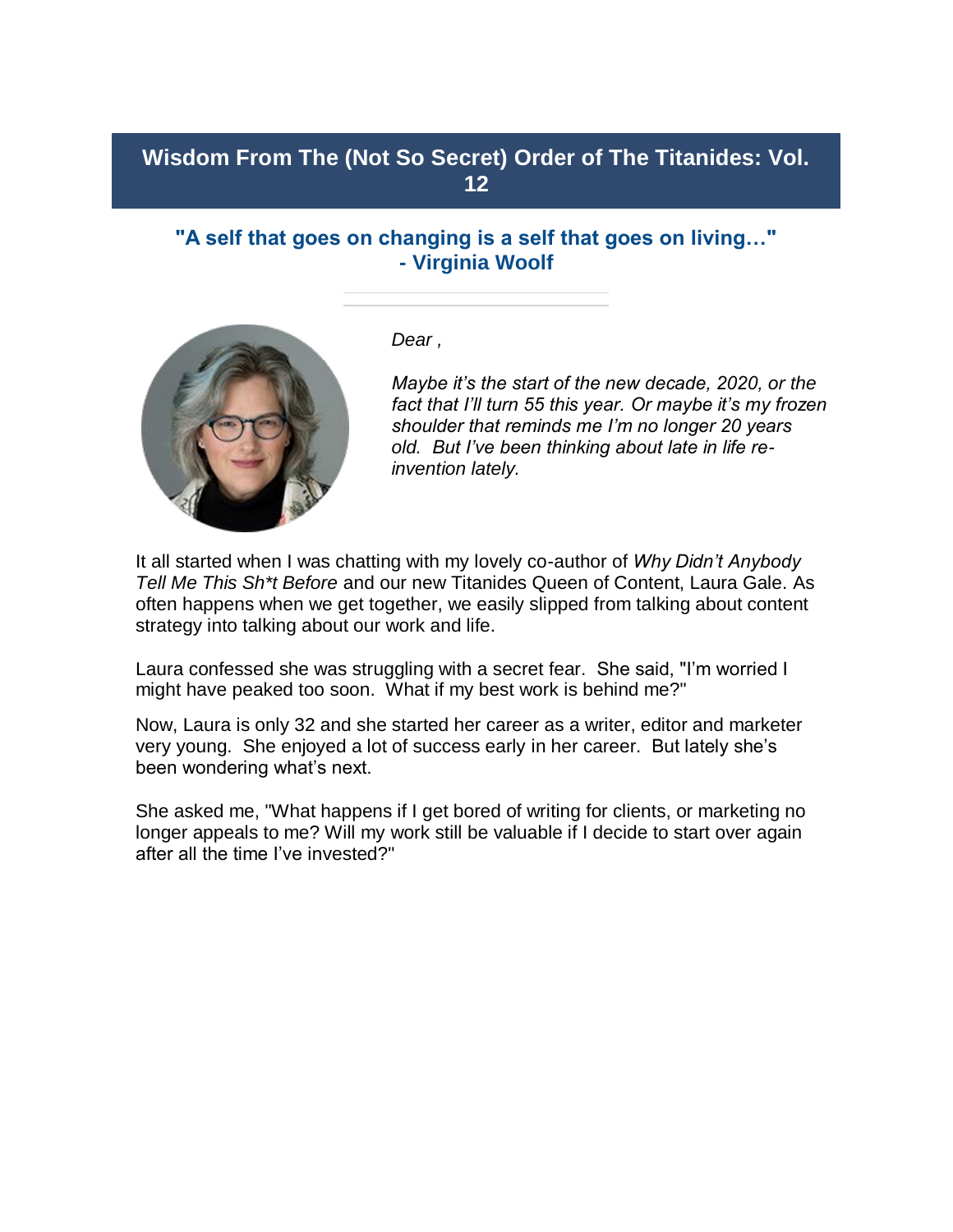

(Jennifer Wells, 2019)

Laura isn't alone. Women worry about this at every age. We worry that we'll get stuck. We worry about stagnating. We worry that our family choices will limit our career choices. We worry we will peak too early… or too late… or not at all.

Our fears are not unfounded…

# **The Perils of Middle Age**

Honorary Titanide, Maria Popova of Brainpickings.org, wrote a recent blog post on middle age reinvention. [Popova shared the story of pioneering education](https://titanidesllc.acemlna.com/lt.php?notrack=1¬rack=1&s=bad97c655476f96a390a72c05a742011&i=147A197A6A988)  [reformer, Elizabeth Peabody.](https://titanidesllc.acemlna.com/lt.php?notrack=1¬rack=1&s=bad97c655476f96a390a72c05a742011&i=147A197A6A988)

Peabody explained that the danger for women isn't when we are young and ambitious…

"The perilous time for the most highly gifted is not youth … the perilous season is middle age, when a false wisdom tempts us to doubt the divine origin of the dreams of our youth; when the world comes to us, not with the song of the siren, against which all books warn us, but as a wise old man counselling acquiescence in what is below us." – Elizabeth Peabody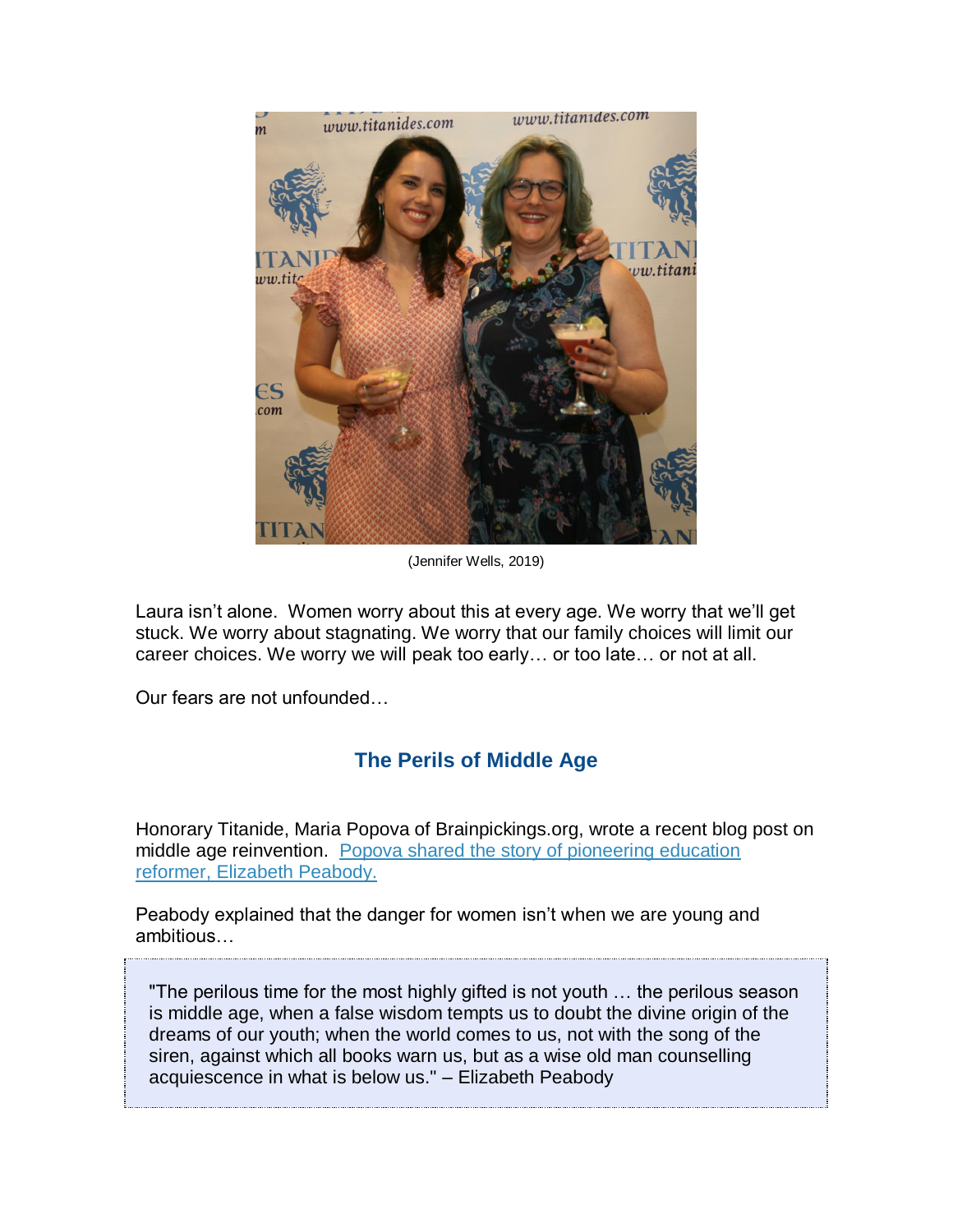

If you've achieved a certain level of success in your career or your business, it's easy to slip into complacency. It's especially tempting if you have work that you are good at, colleagues and partners that you enjoy working with, and a nice steady income. It's the lure of safety and security that trips us up.

Ironically, the safer and more successful we are, the more resistant we become to taking risks. And yet, without risk there is no growth. It's why "Not-So-Secret Lesson #11" in our book is "Never stop growing yourself."

Peabody herself was a fantastic example of re-invention. She founded the first English-language kindergarten in the US. She was the first to translate Buddhist scriptures in America. She opened the first foreign-language bookstore in the US. She was a leader in the transcendental movement. And she was the only female member of Boston's all-male lending library until they kicked her out after only 30 days.

The antidote to middle age complacency is not acquiescence. The antidote to stagnation is re-invention. You want to always be looking for your next move. To quote Virginia Woolf, "A self that goes on changing, goes on living."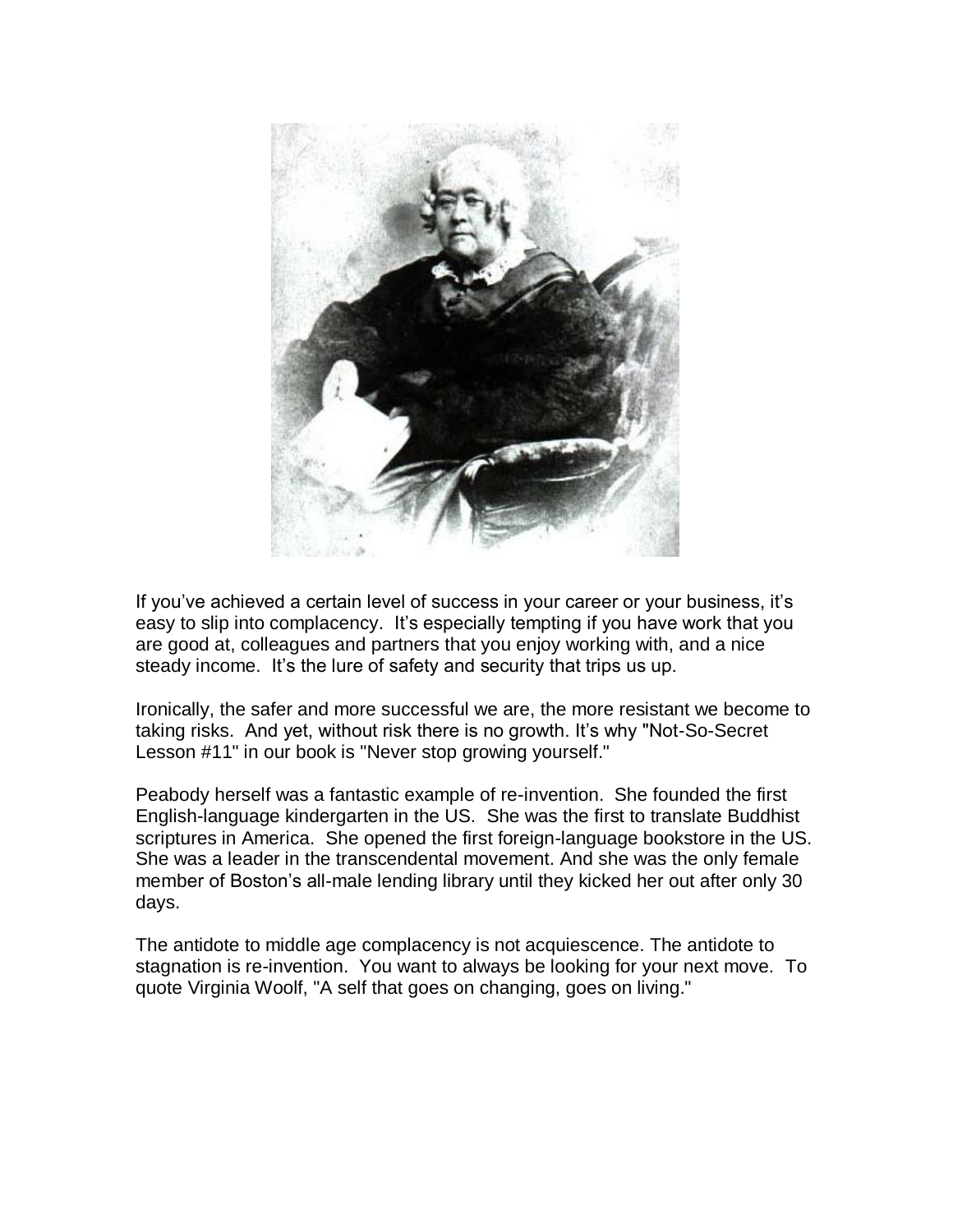#### **Intellectual Restlessness and Creative Reinvention**

I've done a lot of reinventing myself throughout my career. I started out as a copywriter for a small publisher in Cincinnati called F&W Publications selling art books through the mail, long before Amazon was invented. When I was downsized less than a year later, I went to work for a temp agency.

That's how I landed a job working at The Carl Solway Gallery for my oldest and dearest mentors, Carl and Elizabeth Solway. That job turned into a decade of learning about contemporary art, meeting my husband, and starting a family.

Then Carl sent me off to get my MBA and that's how I discovered the venture capital world. Eventually, I ended up working with scientists and entrepreneurs at early stage medical start-ups. I built financial models to help them get funding for their discoveries.

When I got pregnant late in life, I decided I didn't want to keep up the pace of the venture capital world anymore. So I re-invented myself again as a fundraiser for a local non-profit company. But the paycheck wasn't enough to support our family, so I started looking for a side hustle.

That's when a friend of mine reached out to me. He was working with a local options trading firm, Schaeffer's Investment Research, and he needed someone to write emails to options traders. The two of us had started our careers together at F&W Publications over a decade earlier. And that's how I became a copywriter for the second time in my life.

Then, eight years ago, my son tried to commit suicide and was diagnosed with mental illness and addiction. My life was turned upside down once again. That's when I became a coach and mentor for others struggling with these issues. And I began telling our story and speaking publicly about these issues on stages.

Eventually, speaking and training about mental illness and addiction turned into speaking and training about copywriting. I began using my mentoring skills to help coach and mentor other copywriters at AWAI, at Copy Chief Live, at Money Map Press and more.

About this time, I gathered a small group of women for conversation at dinner in Stamford, Connecticut and the Titanides was born. Now five years later, I'm find myself leading an online community of female marketers, entrepreneurs and copywriters…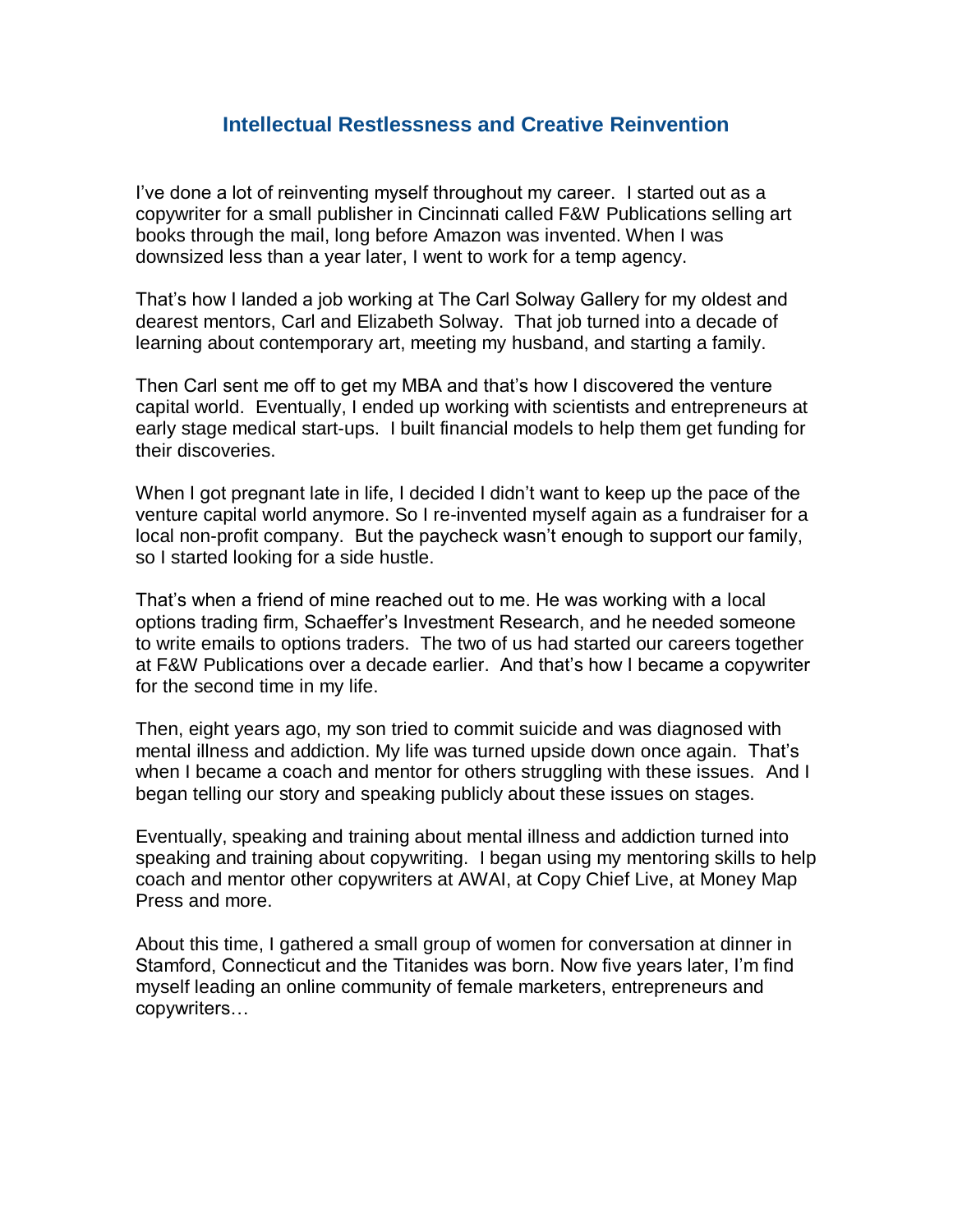#### **No matter how far they wander, rivers always end up at the sea…**

On paper my journey looks completely random. But if you look closer, you'll see that it actually looks like one of those connect-the-dots drawings I used to do at my grandmother's house as a kid. At first all you see are a bunch of disconnected dots on the page, but when you begin to connect them, a complete picture emerges.

All those skills I honed working with contemporary artists at Carl Solway Gallery are incredibly helpful when dealing with creative entrepreneurs and copywriters. The lessons Carl taught me about running a small business keep my advertising agency profitable today.

The hours I spent building pro-forma financial statements at the VC fund come in handy while creating a business plan for the Titanides. The lessons my son taught me about detachment and surrender make me a better mentor and leader today.

None of it feels random. It just feels like the natural evolution of my life, my heart, and my talent. Each step in the journey adds more knowledge, more wisdom, more skills and these are the things that will inform your next step.

At our first ever Titanides Conference in 2017, writer, musician and programmer, Karina Bone gave a breathtakingly beautiful talk about rivers. [Patrons can watch it](https://titanidesllc.acemlna.com/lt.php?notrack=1¬rack=1&s=bad97c655476f96a390a72c05a742011&i=147A197A6A989)  [here.](https://titanidesllc.acemlna.com/lt.php?notrack=1¬rack=1&s=bad97c655476f96a390a72c05a742011&i=147A197A6A989)

It turns out that there actually is a pattern underneath all that wandering...

*"After a lot of mapping and measuring, scientists figured out that every river will follow a path 3.1416 times longer than the shortest possible route from their origin to the sea." Rivers take their time, but they always end up at the sea." – Karina Bone*

#### **How do you know when it's time to move on?**

You never know where the journey is going to take you. Your job is to pay attention and to be open to change. To be willing to let go of the need for certainty and 'knowing' and be willing to step into the non-knowing.

Everything you do and experience brings new skills and perspectives, but until you've lived the thing, you don't know what perspective you'll gain.

So, you can't know what the future holds. You have to trust that the skills, and the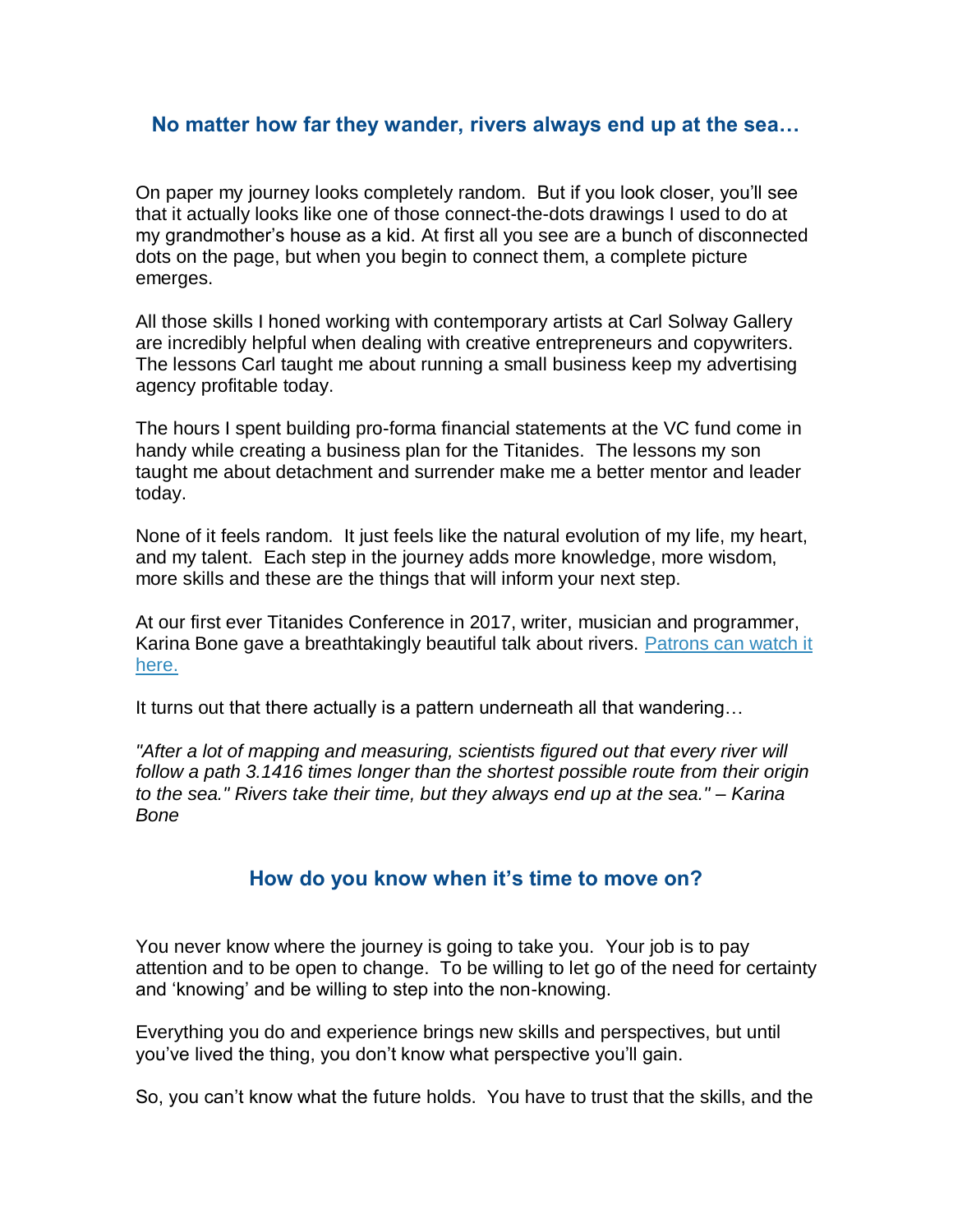experience you get from living, will together show you the way.

Your only job is to stay curious and open.

So how do you know if it's time to move on?

I love this advice from Oprah Winfrey from our book. She says…

"Life is about growth and change. When you are no longer doing that – that is your whisper; that is your whisper that you are supposed to do something else." – Oprah Winfrey

## **From copywriting to nipple tattoos**

Titanide Shannon Housley started to hear that whisper after she turned 42. She was bored with her current copywriting and marketing business. She wanted to do something else, something that could make a difference in women's lives.

But she didn't know what… Then she read an article about reconstructive tattoos and everything fell into place.

Shannon discovered that skilled tattoo artists are creating hyper-realistic 3-d nipple tattoos for women who have had breast reconstruction surgery. These tattoos are less invasive than nipple reconstruction and look as good as the real thing.

Shannon knew she wanted to help breast cancer survivors feel confident and sexy again. So, she found the leading expert on restorative 3-d tattoos and went to Philadelphia to train with her. Then she returned to Cincinnati where she founded The Housely Institute for Restorative Ink, [www.housleyinstitute.com.](https://titanidesllc.acemlna.com/lt.php?notrack=1¬rack=1&s=bad97c655476f96a390a72c05a742011&i=147A197A6A990)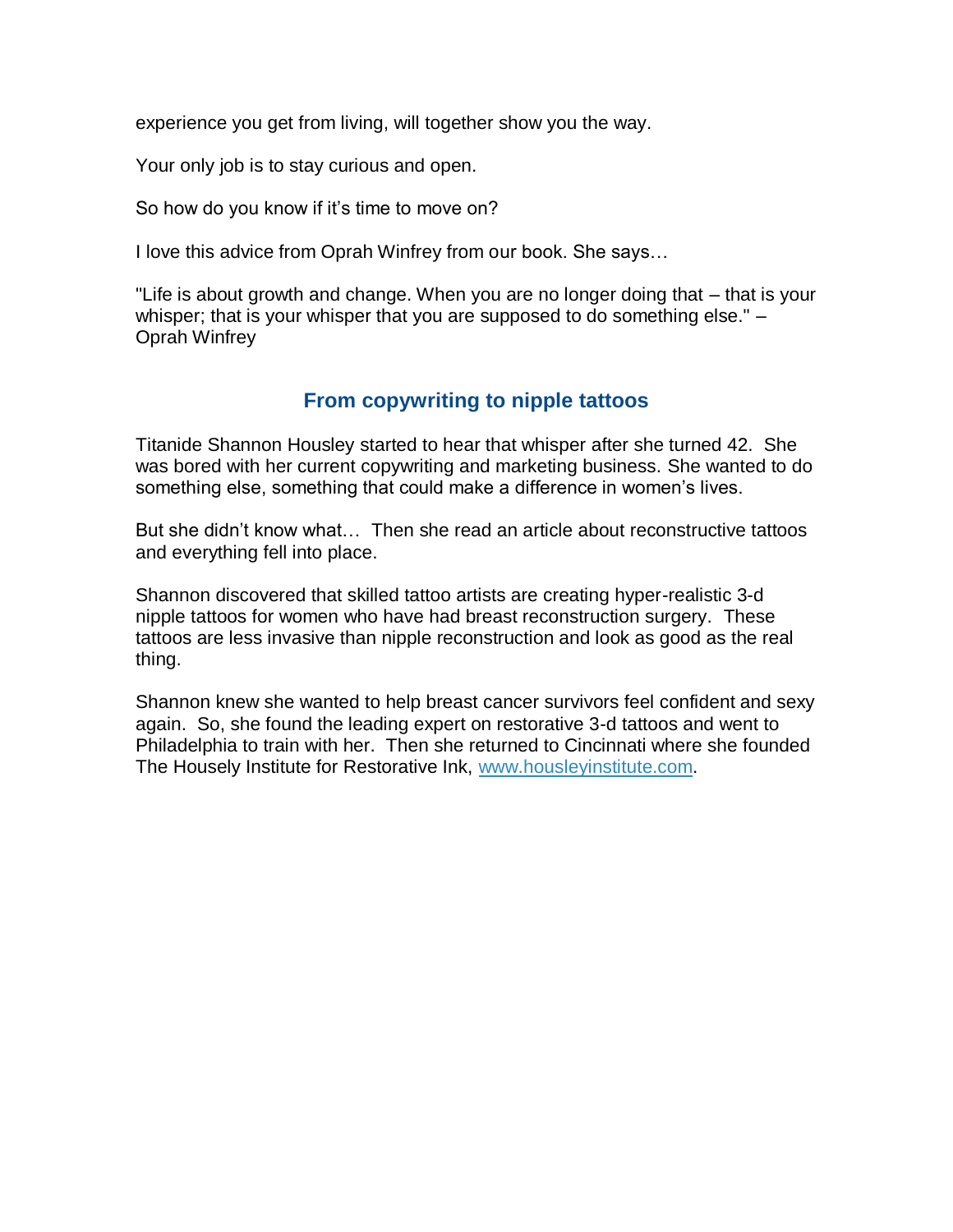

Shannon also founded her own nonprofit [pinkinkfoundation.org](https://titanidesllc.acemlna.com/lt.php?notrack=1¬rack=1&s=bad97c655476f96a390a72c05a742011&i=147A197A6A991) to help women who can't afford the tattoos. She was recently nominated as a 2020 Health Care Hero by the Cincinnati Business Courier.

Shannon stopped by my office last week to brainstorm some marketing and storytelling ideas she has for her new business. We ended up talking about Facebook advertising and Shannon shared her frustration with Facebook which does not understand that nipple tattoos are not porn.

(It reminded me of the time Facebook decided the Titanides was a swinger's club. You wouldn't believe the ads they were serving up on our page!

In true Titanides style some of our members started offering copy critiques of the ads like, "less bust more benefits" … But I digress…).

The point is, Shannon is using all of the same copywriting and marketing tools she used for her clients for years to launch her new business. But she's doing it in a way that feels new and challenging and fresh. One that leaves her feeling inspired at the end of the day instead of drained.

#### **From e-commerce to Iowa caucuses**

And Shannon isn't the only one who turned her copywriting and marketing skills into a new career…

My sister Jennifer Wells was a big part of the Titanides for several years. Before that, she spent over a decade as a project manager for an online marketing company that launched e-commerce websites.

Jennifer successfully launched hundreds of sites for luxury shoes, gourmet fruit, antique car parts, guns and ammunition, equestrian supplies, and more.

Like Shannon, Jennifer heard the whisper. She knew she wanted something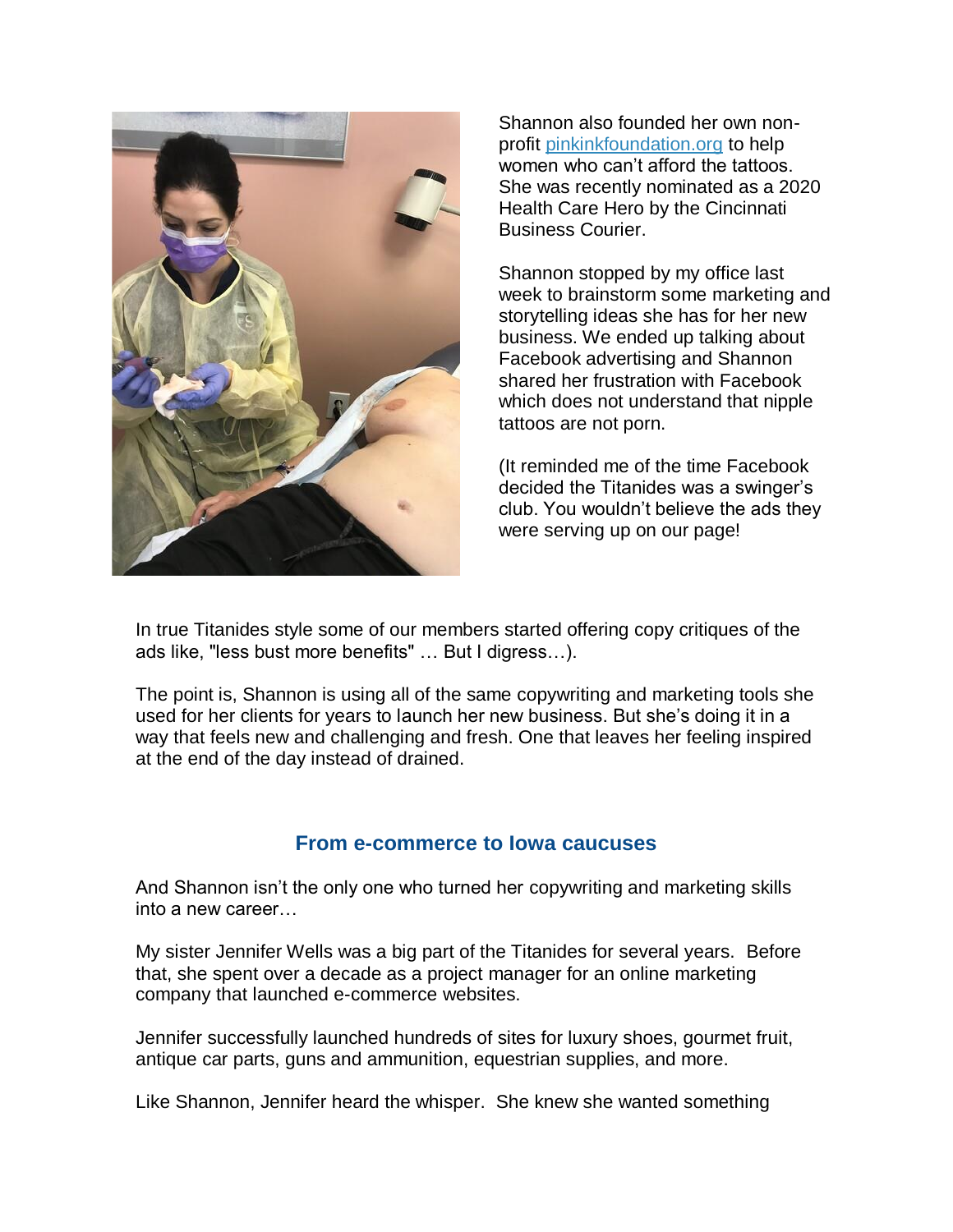more, but she wasn't sure what. Now at 50 years old, Jennifer is re-inventing herself as a political activist and she's using all the skills she learned in her ecommerce job and at the Titanides to succeed.

A few weeks ago, Jennifer created and launched an event for the women's march in Cincinnati, complete with sashes in honor of the 200th anniversary of the suffragettes (many of whom are honorary Titanides). Her idea was so popular it caught on and women were messaging her from cities all across the U.S.



Then Jennifer created a Go-Fund-Me-Campaign so she could travel to Iowa to help with the caucus. She is using all her branding and marketing skills to help her candidate get elected and to find a new career in politics.

Like Shannon, Jennifer is learning new skills and stretching herself to grow.

# **Never stop learning!**

According to honorary Titanide Solange Lopes of TheCorporateSister.com, learning new things is one of the best ways you can avoid the dangers of stagnation...

*"As working women especially, we have so much on our plates that we end up foregoing our need to learn and evolve at work and in life. We no longer make learning and growing a priority, and sometimes even believe we know enough to advance in our careers and lives. We tend to get stuck into familiar patterns and cycles that keep us not moving forward in our careers...*

*Learn to spot and use any and every opportunity to learn something new in your*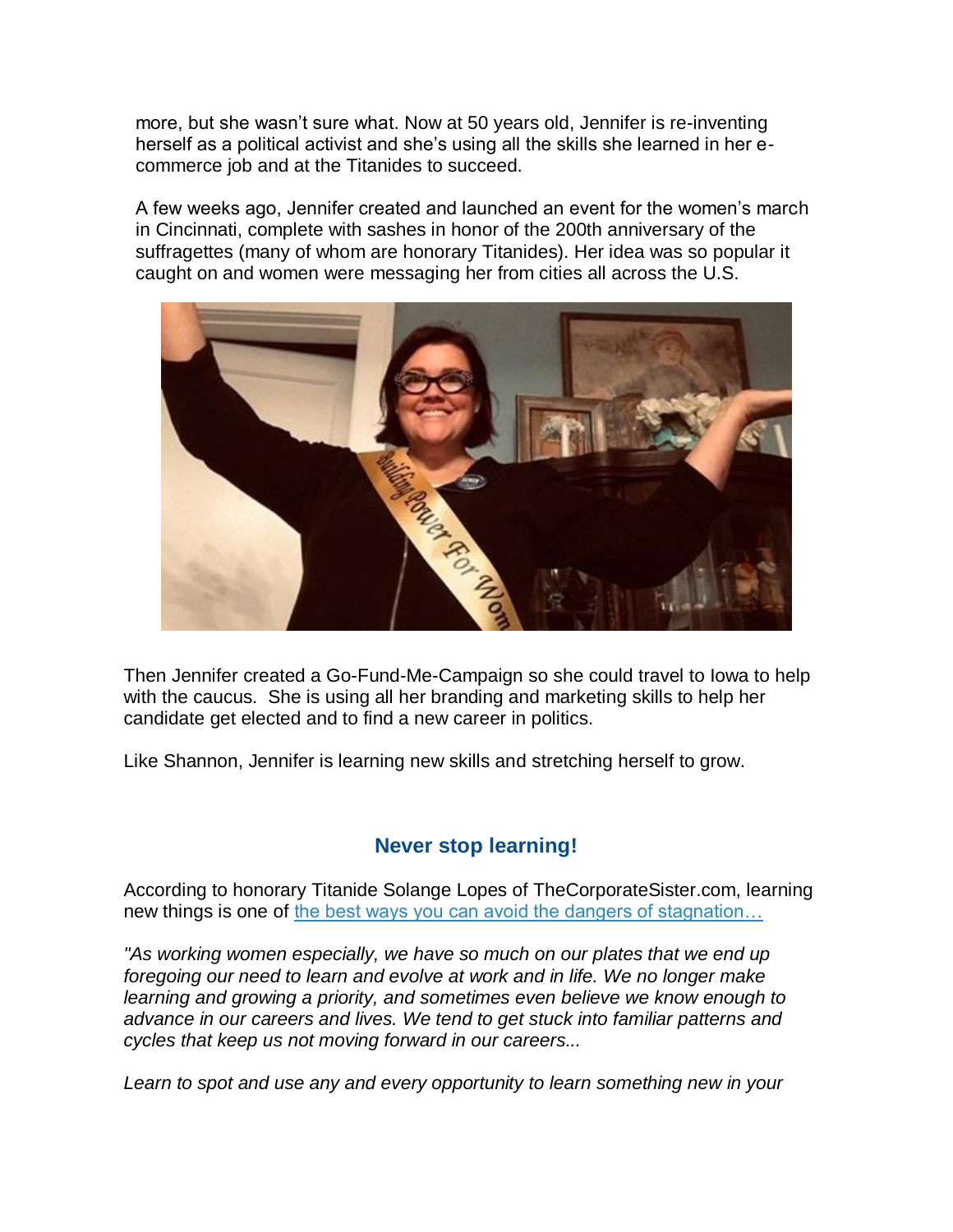*career. Whether it's increasing your knowledge of a certain field or industry, learning from a client, or picking a colleague or manager's brain, you want to use your workplace as a source of growth and learning..."*

Reinventing yourself means taking risks to try something new, something outside of your comfort zone, something you've never tried before. It's scary but the rewards can be incredible.

If you're wondering, like Laura, if you have what it takes to start over, read this inspiring story, ["Changing Channels"](https://titanidesllc.acemlna.com/lt.php?notrack=1¬rack=1&s=bad97c655476f96a390a72c05a742011&i=147A197A6A993) in the Washington Post. It features an amazing collection of bad-ass women rocking the world in their 50s, 60s, 70s and beyond.

Trust me, you'll want to stand up and cheer!

I'm nominating all of them as honorary Titanides, including Suzanne Watson, who went back to medical school and became a doctor at 57 while working full time as an Episcopal priest.

Or Patricia Forehand who retired from the public-school system and became a standup comic.

Or my favorite, Baltimore native, Ernestine Shepherd who became a champion bodybuilder at 82 after avoiding exercise for years. I sooo want to find Ernestine the next time I'm in Baltimore and invite her to our Titanides lunch!!!

If they can do it, you can too.



Ernestine Shepherd at her home in Baltimore. (Marvin Joseph/The Washington Post)